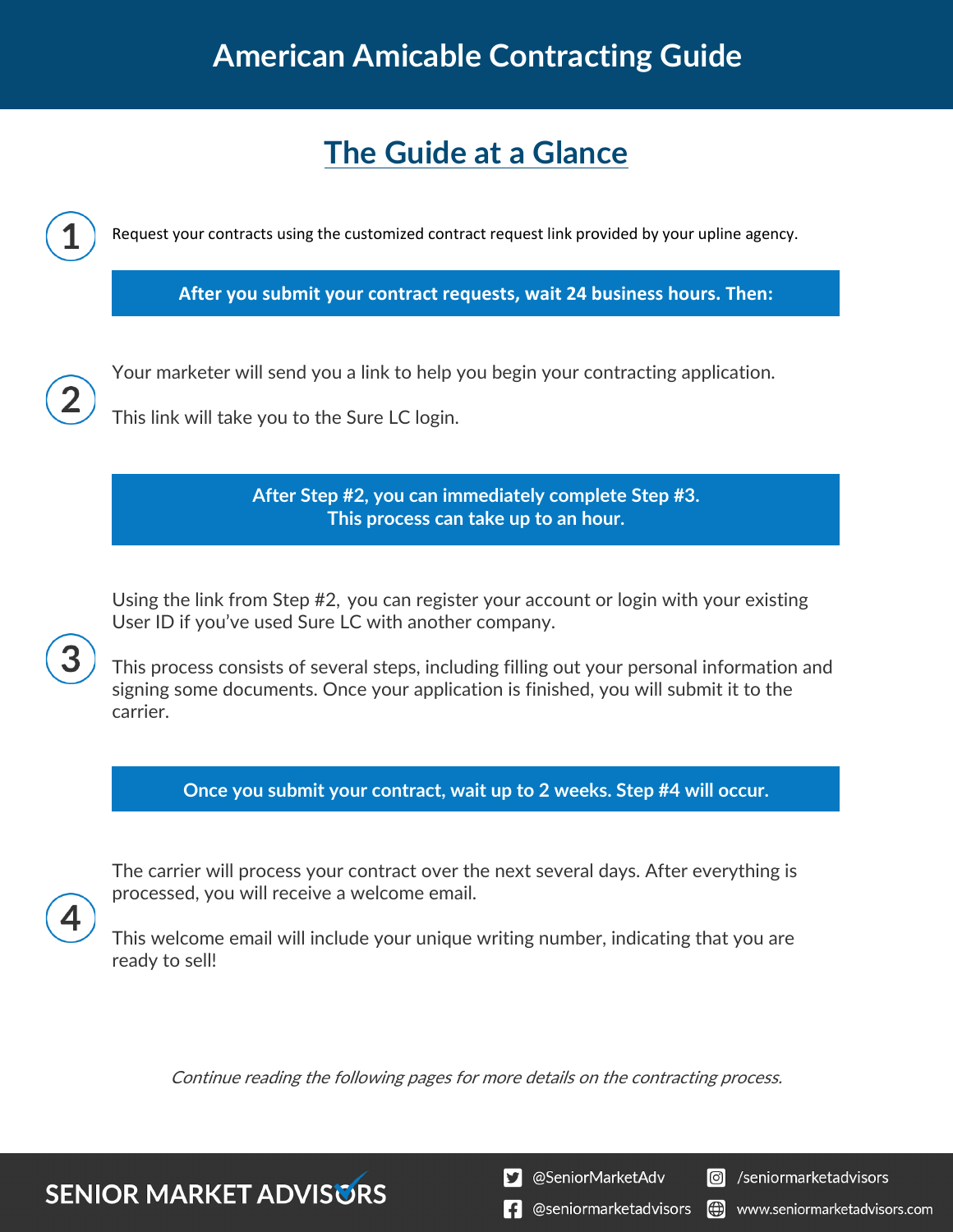## **American Amicable Contracting Guide**

Follow the link sent to you by your Marketer from Sure LC:

**- http://levelfourinsurance.com/surelc-agent-contracting/-**

Click on the red box at the top "**Click for Online Contracting**".

### **NOTE: If you have a Sure LC log-in with another company, you can use the same User ID, but you must change the password for your log-in with Level Four.**

### **Signing In**

#### **If you are an existing agent with Level Four**

• Log in using your Sure LC User ID (typically email) & Password (if you don't know it select "Password Recovery" and it will walk you through recovery). To start your contract with a Carrier, move to Step 4 once you have signed in.

#### **If you are a new user with Level Four**

• Select "New User."

**NOTE: If you are a New User, you will set up your Sure LC account FIRST, then complete your contract for the carrier you want to be contracted with by going to step 4.**

- Type in your SSN.
- Type in Last name.
- Select "Next."
- Type in your date of birth.
- Select "Next."

### **SENIOR MARKET ADVISURS**

S @SeniorMarketAdv

**C** /seniormarketadvisors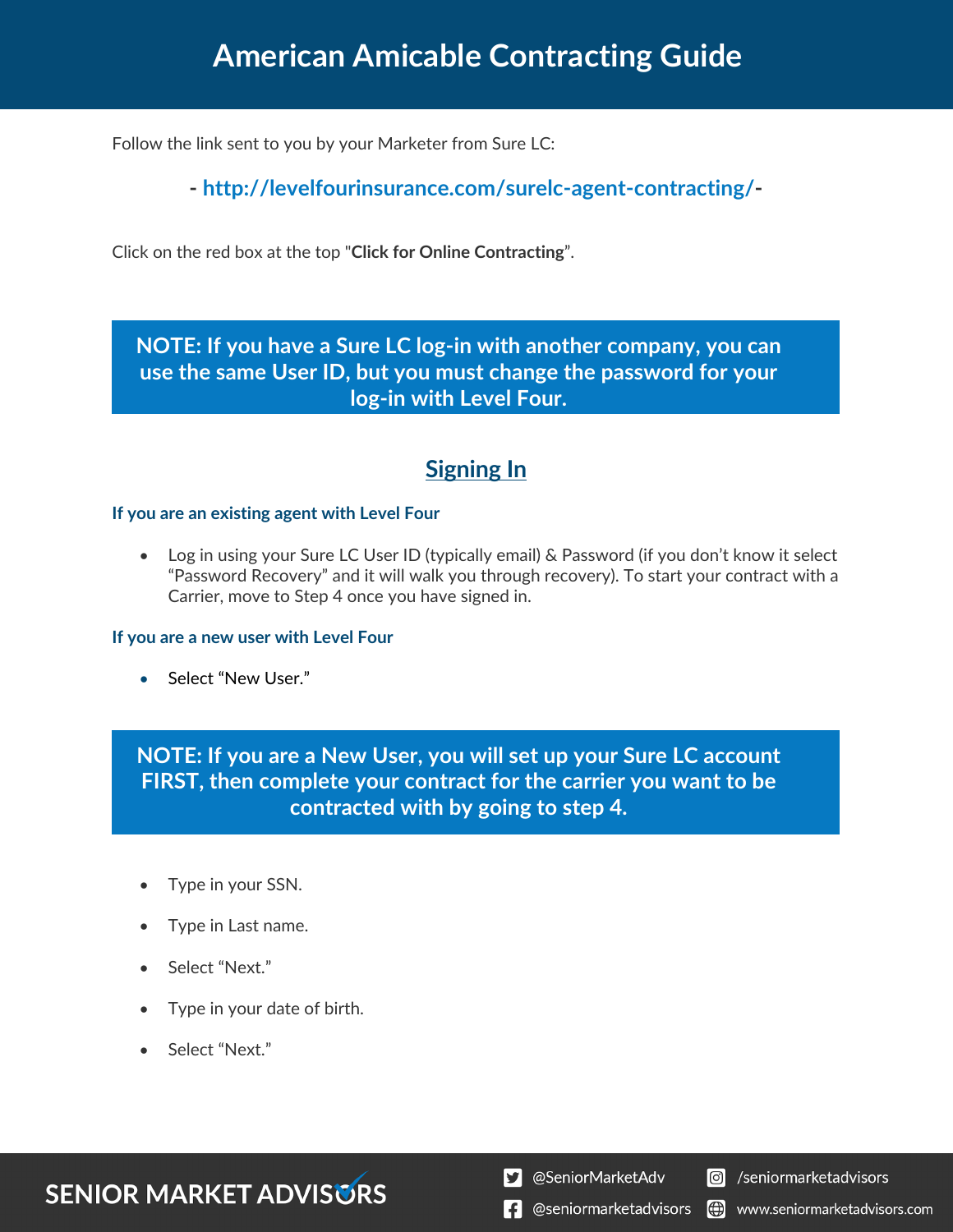- Use the scroll bar to the right of the Authorization to obtain Producer Database Report statement. The "I accept" box will light up.
- Select the "I accept" box.
- Type in your email address. This will be your User ID to use in the future.
- Confirm your email address.
- Select "Next."
- Review and confirm information.
- Select "Next."

#### **Congratulations! You have created your account!**

Select "Home" to return to Log-In page and log in using User ID and password to create your contract.

Select first box: "My Profile"

- Across bottom of this page there are tabs:
	- o All check mark boxes need to be green.
	- $\circ$  If you have any RED check marks, as you move through the tabs you will be prompted to correct, buy, upload (a), and do training. The system will not allow you to request an appointment as long as the check is red.
	- $\circ$  Make sure all information is correct on each tab, if not, correct it by clicking on the "lock" picture or simply typing in the box. Move to the next tab and continue reviewing information.
	- $\circ$  If the tab has a red check mark as you move through the tabs, you will be prompted to correct, buy, upload a missing document, do training. Once all tabs are green you will move to the next step. The system will not allow you to request an appointment as long as the check is red.

### **SENIOR MARKET ADVISURS**

S @SeniorMarketAdv

**C** /seniormarketadvisors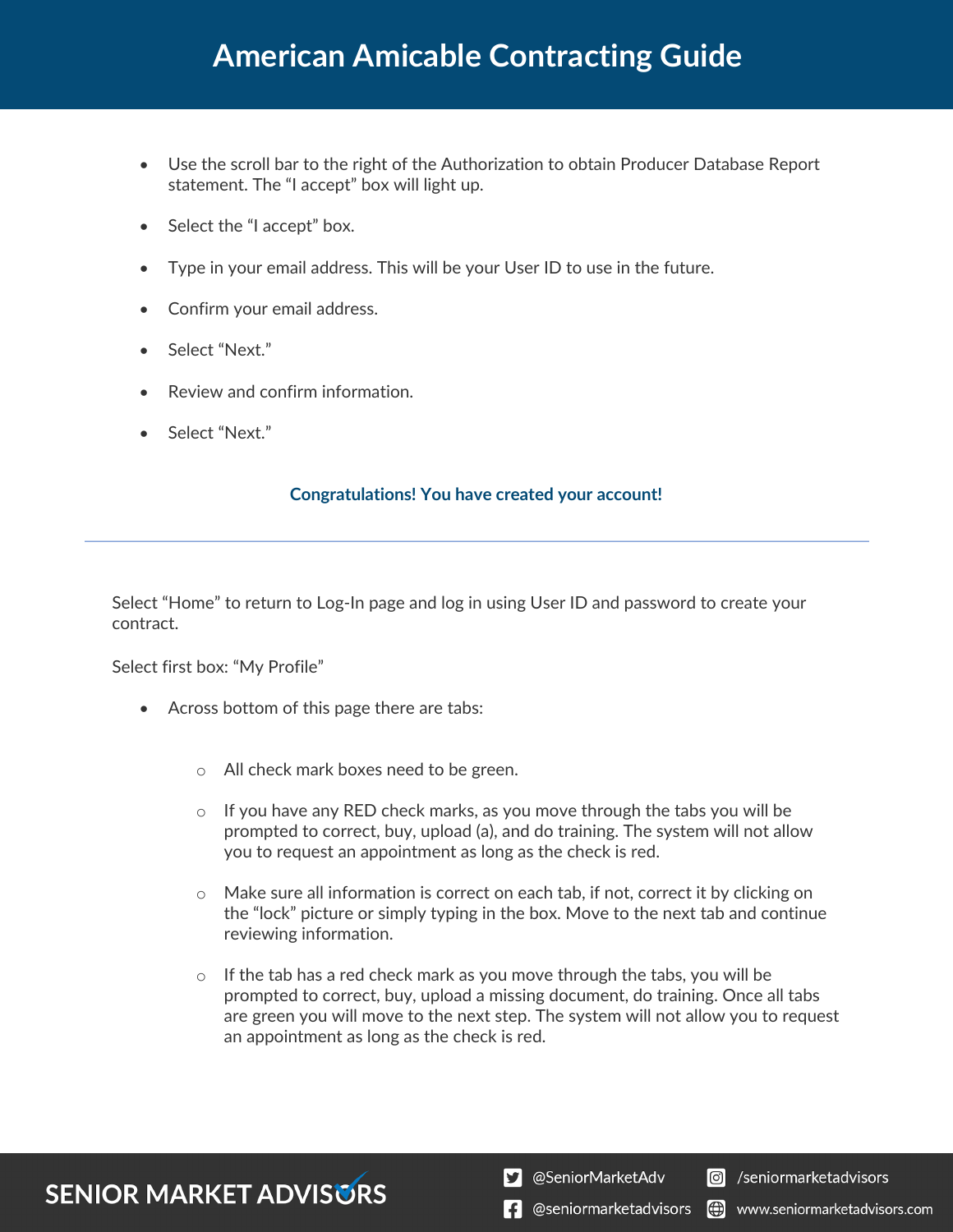Open the SCAN Tab:

- **Documents that must be uploaded:**
	- o AML
	- o E&O
	- o Any State Training (Annuity)
	- o Voided Check
	- o Any Explanation of Questions
	- o Signature Authorization
	- o When completing the Agent Profile section of your profile, you will have the option to select the method you wish to use.
		- **Option 1:** Physically sign the Agent Signature document, use this link to download and print the form.
			- o **https://levelfourinsurance.com/download/signatureauthorization** or use the "**forms**" button inside the Scan tab. Scan it into your computer, and manually attach it within the SCAN tab where all documents are stored.
		- **Option 2:** Use your mouse to create an e-signature in the Sure LC database
			- o Select the "**Scan**" tab along the bottom.
			- o Select the "**Signature Capture**" tab.
			- o Read and accept the signature authorization disclaimer. Click on "**add signature**."
			- o Hold down the left mouse button and draw signature. If you don't like the signature you can erase it by choosing the "**Erase**" button on the top right of screen and try again until you get the signature you want. Once you are finished, click "**Done**."
			- o Click the back arrow (top left) to go back to the Scan tab.

## **SENIOR MARKET ADVISURS**

S @SeniorMarketAdv